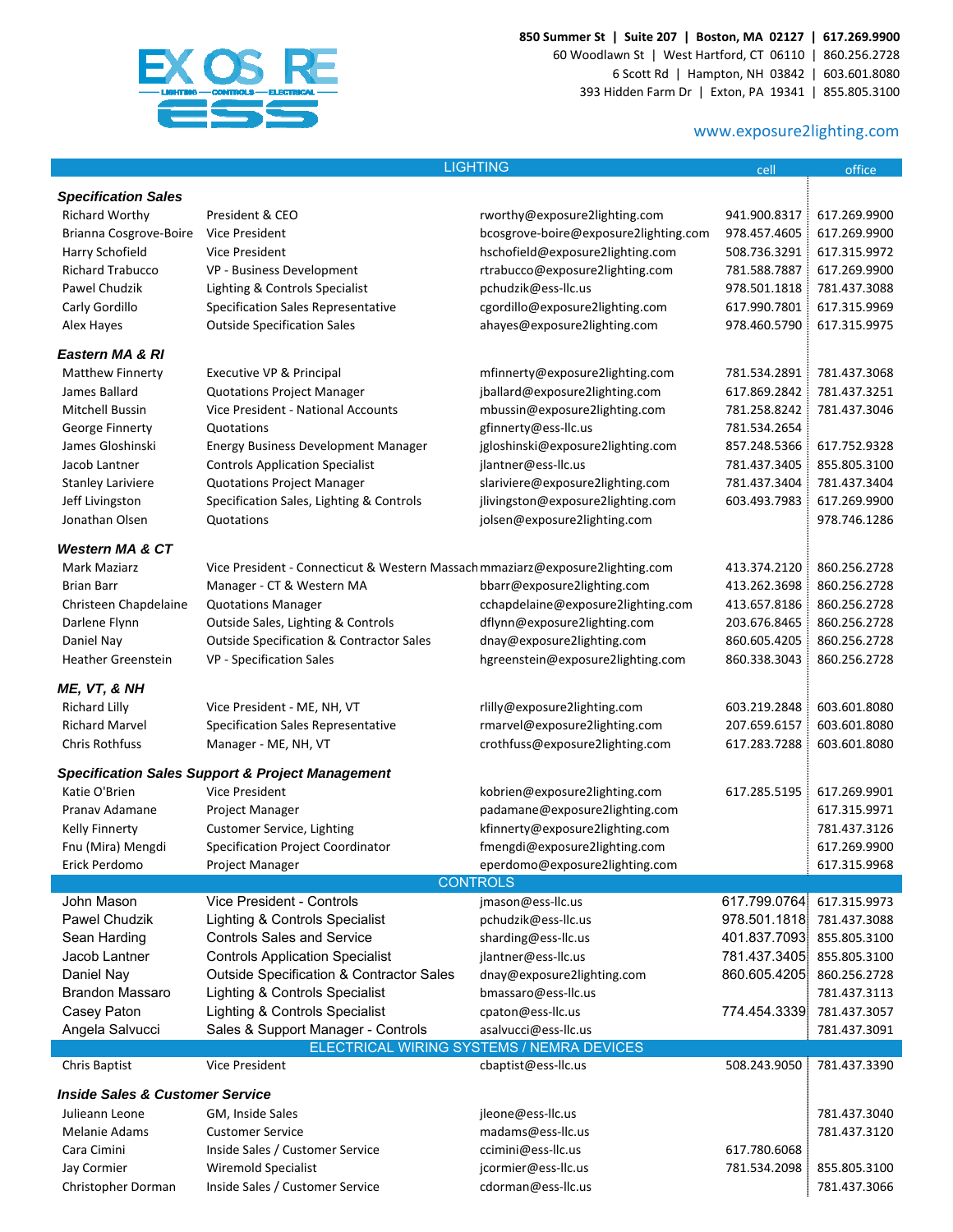### **850 Summer St | Suite 207 | Boston, MA 02127 | 617.269.9900**





#### www.exposure2lighting.com

Î.

Aidan Harrison Inside Sales / Customer Service Margaret Kubera Senior Strategic Project Coordinator Devon Pero Project Manager

#### *Outside Sales*

| Aidan Harrison       | Inside Sales / Customer Service      | rharrison@ess-llc.us | 508.981.0482 |              |
|----------------------|--------------------------------------|----------------------|--------------|--------------|
| Margaret Kubera      | Senior Strategic Project Coordinator | mkubera@ess-llc.us   |              | 781.437.3118 |
| Sandra Mcleod        | Inside Sales / Customer Service      | smcleod@ess-llc.us   |              | 781.963.9008 |
| Devon Pero           | <b>Project Manager</b>               | dpero@ess-llc.us     |              | 855.805.3100 |
| <b>Dutside Sales</b> |                                      |                      |              |              |
| Russell Bizier       | <b>Outside Sales</b>                 | rbizier@ess-llc.us   | 401.640.6520 |              |
| Ryan Blais           | <b>Outside Sales - Distribution</b>  | rblais@ess-llc.us    | 508.212.4169 | 781.437.3385 |
| Trevor England       | <b>Outside Sales</b>                 | tengland@ess-llc.us  | 508.317.1585 | 855.805.3100 |
| Kevin Harrison       | <b>Outside Sales - Distribution</b>  | kharrison@ess-llc.us |              | 781.437.3383 |
|                      |                                      |                      |              |              |